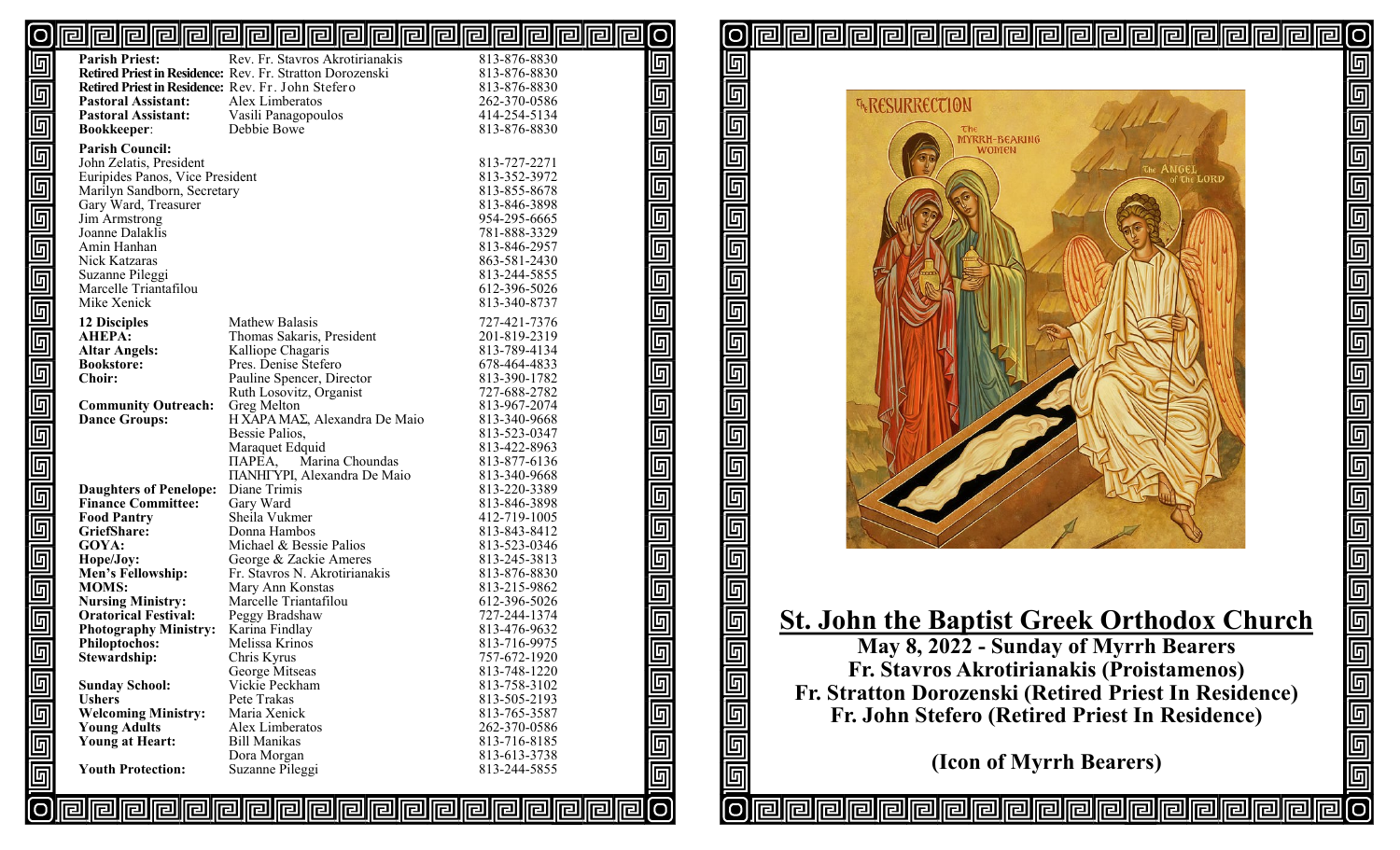Love God, Love your neighbor and spread the Gospel of Jesus Christ as an Orthodox Christian community.

### **MISSION:**

The mission of St. John the Baptist Greek Orthodox Church is to welcome and serve people with love, truth, joy and peace, and to create an environment that encourages all to seek salvation through Orthodox Christianity.

> **CORE VALUES:** Love, Worship, Community, Learning, Service

**SYNAXARION: Sunday of Myrrh Bearing Women Joseph of Arimathea & Nicodemos; St. John the Theologian; Arsenios the Great;**

#### **Memorial**

Fr. Antonios Papathanasiou (40 Days); Maria Garcia (40 Days); Anastasia Smyrnakis (40 Days); Eftihia

### **Resurrectional Apolytikion (Mode 2):**

When You descended to the realm of death, You as Life immortal, rendered to Hades a mortal blow, through Your Divine Radiance. And when You, from the depths of scatter the persistent cloud of hostile nations, and pray for us, for peace Hades and the darkness below, did raise the dead all the and great mercy. powers of heaven did proclaim and cry out: O life-giving Christ and our God we give glory.

### **Apolytikion (Mode 2):**

When he took down Your immaculate Body from the Cross, the honorable Joseph wrapped it in a clean linen shroud with spices and laid it for burial in a new tomb. But on the third day You arose, O Lord, and granted the again I say rejoice, for your Son has risen from the tomb on the third world Your great mercy.

### **Apolytikion for the Myrrhbearers (Mode 2):**

The Angel standing at the sepulcher cried out and said to the ointment-bearing women: The ointments are appropriate for mortal men, but Christ has been shown to be a stranger to decay. So go and cry aloud, The Lord has risen Fountain. Alleluia. and granted the world His great mercy.

#### **Apolytikion for the Evangelist (Mode 2):**

O Apostle, the beloved of Christ God, hasten to deliver us, a people that has no excuse. He accepts you supplicating Him, for He condescended at the Supper to let you lean on Him. Entreat Him, O Theologian, that He

#### **Kontakion of Pascha (Mode Pl. 4):**

Even though You descended into the grave You destroyed the Power of Hades and You rose as a Victor, O Christ our God, saying to the myrrh bearing women: Rejoice! And to Your Apostles granting peace and to the fallen, You also grant Resurrection

#### **Hymn to the Theotokos (Mode 1):**

The angel cried to her who is full of grace: Rejoice Holy Virgin and day.

Shine, shine, O New Jerusalem, for the glory of the Lord has arisen over you. Dance now for joy O Zion and exult. Rejoice and be glad O pure Theotokos at the Resurrection of your Child.

#### **Communion Hymn**

So-ma Chris-tou me-ta-la-ve-te Pi-gis A-tha-na-tou yef-sas-the. Alliluia. Receive the Body of Christ and partake ye of Him. He is an Immortal

**Welcome to all of our Visitors** "Welcome one another just as Christ has welcomed you, for the glory of God." Romans 15:7 We pray that your worship experience with us today will be inspirational and uplifting. Please introduce yourself to an usher or a member of the Welcoming Ministry and pick-up a "welcome packet" as you exit the church. We are happy that you are with us today!

**Holy Communion** is offered only to Orthodox Christians who are in good canonical standing with the church and who have prepared through prayer and fasting. Everyone is invited to receive the Antidoron (Blessed Bread) at the end of the Divine Liturgy.

**Please Be Reverent During Holy Communion** We're asking everyone to refrain from speaking during Holy Communion. We are to approach the chalice "with fear of God, faith, and love" and have this time to focus our attention on the Lord and the Grace He pours out to us.

**Order for Holy Communion—With Sunday School back in session the order for Holy Communion will be as follows:** 

- 1. Choir<br>2. Altarl
- Altar boys
- 3. Sunday school teachers (who will line up in middle aisle before Communion)
- Sunday school students (who will line up in the middle aisle before Communion behind the teachers)

## **Upcoming Services & Events VISION:**

| Sunday, May 8     | <b>Sunday of the Myrrh-bearers</b><br><b>Orthros</b><br><b>Divine Liturgy</b> | $8:45$ a.m.<br>$10:00$ a.m.              |
|-------------------|-------------------------------------------------------------------------------|------------------------------------------|
| Monday, May 9     | Meeting of the Ministry Heads                                                 | $6:30$ p.m.                              |
| Tuesday, May 10   | Women's Bible Study<br>Fr. John Bible Study                                   | $10:00$ a.m.<br>$6:30$ p.m.              |
| Wednesday, May 11 | Paraklesis                                                                    | $6:00$ p.m.                              |
| Thursday, May 12  | <b>Adult Greek School</b>                                                     | $6:00-8:30$ p.m.                         |
| Sunday, May 15    | <b>Sunday of the Paralytic</b><br>Orthros 8:45 a.m.<br>GOYA                   | Divine Liturgy 10:00 a.m.<br>$5:00$ p.m. |

### **Fifty- Two Verses in Fifty-Two Weeks: The Bible Project May 8-14**

*And when the Sabbath was past, Mary Magdalene, and Mary the Mother of James, and Salome, brought spices to that they might go and anoint Him. Mark 16:1* 

On the second Sunday after Pascha, we commemorate the MyrrhBearing women. There were seven women, plus the Virgin Mary, who ministered to Jesus at the time of His death and Resurrection. Three women, we are told in the Gospel account of St. Mark, went to the tomb early in the morning after the Sabbath was past, so that they might anoint the body of Jesus according to the burial rites of the Jewish tradition. These women showed great courage, traveling through a hostile city in the dead of night. Indeed, this was a journey of faith, because they did not know what they would find at the tomb. They didn't know who was going to roll the stone away from the door of the tomb. Most likely they knew that Roman soldiers were guarding the tomb. But they went anyway. And of course when they arrived, they found the tomb empty and heard from the angel that Christ had risen. The myrrh-bearing women provide us with an example of faith and courage.

**Education at St. John**

### **Monday Night Bible Study** *Leader: Fr. John Day:* **Tuesday** 6:30 p.m.

**Tuesday Morning Bible Study** *Leader:* Fr. Stavros *Day:* **Tuesday** 10:00 a.m.

**Greek School** *Leader*: Magda Myer *Day:* **Thursday** 6:00 p.m.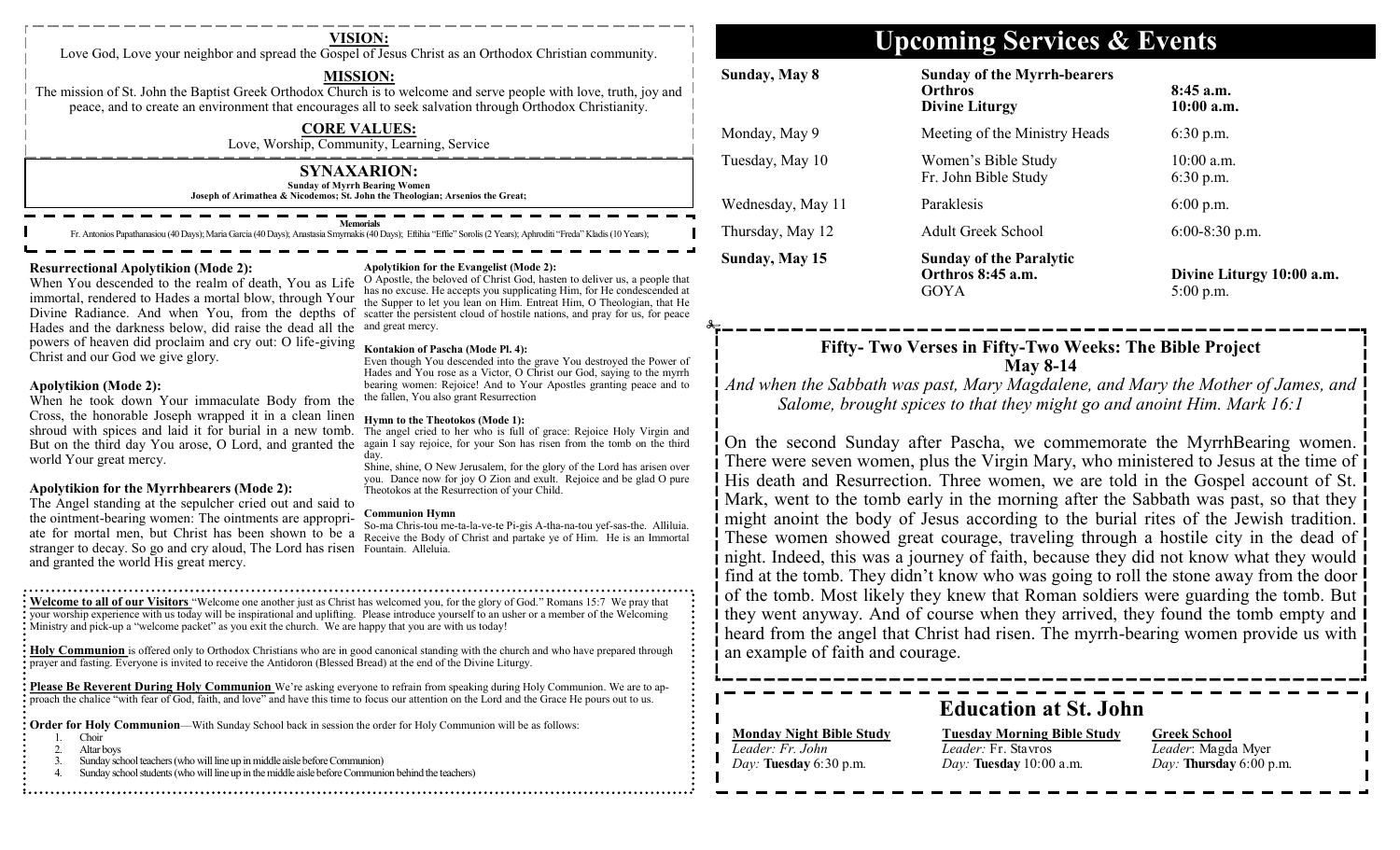## **MINISTRY NEWS & UPDATES**

### **St. John's Bookstore**



Have your kids recently attended a class on baking prosphoron? In this book, "Yiayia and the Prosphoron", Yiayia shares the joy of baking prosphoron as an offering to God. Hardcover volume with great pictures and even a recipe. See this and a great selection of other children's books in our bookstore today.

## **Meeting of Ministry Heads**

We will have a meeting of ministry heads on Monday, May 9, in the Kourmolis Center at 6:30 p.m. We ask that each ministry send at least one representative. We meet periodically to check in and to look over the next few months in the life of our parish.

## **Community Outreach**

Hello and WELCOME! **On the 3rd Saturday of each month**, we volunteer 2 1/2 hrs of our time to provide for the needy and homeless of our community in East Tampa. We partner with local charity Matthew 25, Metropolitan Ministries and USF Medical School to serve breakfast, provide clothing and medical needs for our guests.

**To Volunteer**: Go to the Sign Up Genius below, or scan the QR code.

If you forget to sign up, you can still come!

https://www.signupgenius.com/go/10c0f48a5a62da3f49-community1



## **Vasili's Book Study Beginning in June!**

Vasili Panagopoulos, our Pastoral Assistant, will be starting a book study in June. This book study will meet once a week, for about an hour and a half each session. In addition, the book study will be hybrid: both in-person and virtual over Zoom. The specific book, start date and time, and schedule of meetings will be announced shortly.

## **Next GOYA Meeting - Mark Your Calendars!**

### Dear GOYAns,

Our next GOYA Meeting will be Sunday, May 15, from 5:00 - 7:30 p.m. in the Kourmolis Center. Dinner, as always, will be served. We hope to see you there!

# **Readings for Myrrh Bearing Women**

**Prokeimenon:** Their voice has gone out into all the earth. The heavens declare the glory of God.

### **The Epistle Reading is from St. John's First Universal Letter 1:1-7**

THAT WHICH WAS from the beginning, which we have heard, which we have seen with our eyes, which we have looked upon and touched with our hands, concerning the word of life - the life was made manifest, and we saw it, and testify to it, and proclaim to you the eternal life which was with the Father and was made manifest to us - that which we have seen and heard we proclaim also to you, so that you may have fellowship with us; and our fellowship is with the Father and with his Son Jesus Christ. And we are writing this that our joy may be complete. This is the message we have heard from him and proclaim to you, that God is light and in him is no darkness at all. If we say we have fellowship with him while we walk in darkness, we lie and do not live according to the truth; but if we walk in the light, as he is in the light, we have fellowship with one another, and the blood of Jesus his Son cleanses us from all sin.

### **Gospel Reading is from Mark 15:43-47; 16:1-8**

At that time, Joseph of Arimathea, a respected member of the council, who was also himself looking for the kingdom of God, took courage and went to Pilate, and asked for the body of Jesus. And Pilate wondered if he were already dead; and summoning the centurion, he asked him whether he was already dead. And when he learned from the centurion that he was dead, he granted the body to Joseph. And he bought a linen shroud, and taking him down, wrapped him in the linen shroud, and laid him in a tomb which had been hewn out of the rock; and he rolled a stone against the door of the tomb. Mary Magdalene and Mary the mother of Joses saw where he was laid. And when the sabbath was past, Mary Magdalene, and Mary the mother of James, and Salome, bought spices, so that they might go and anoint him. And very early on the first day of the week they went to the tomb when the sun had risen. And they were saying to one another, "Who will roll away the stone for us from the door of the tomb?" And looking up, they saw that the stone was rolled back; for it was very large. And entering the tomb, they saw a young man sitting on the right side, dressed in a white robe; and they were amazed. And he said to them, "Do not be amazed; you seek Jesus of Nazareth, who was crucified. He has risen, he is not here; see the place where they laid him. But go, tell his disciples and Peter that he is going before you to Galilee; there you will see him, as he told you." And they went out and fled from the tomb; for trembling and astonishment had come upon them; and they said nothing to anyone, for they were afraid.

**Prayer List:** Lord Jesus Christ, Physician of our Souls and Bodies, visit and heal your servants: George, Pam, and Liz; Roger Zesis; Christopher Labatos; Sylvia Michos; Eva Coppalla; Christopher; Christopher; Mary & Peter Nenos; Tony Ekonomou; Keith Lynn & Patrick Carroll; Ourania Tziotis, Irina, Marina, Yuri, and Christophoros; Ashley Snyder; Evangelos & Caroline Critkas; Constantinos & Kalotina Klimis; Christine Alex, June, Lillian Thomas; Scotty; Desi Serriera; Ashley Kladakis; Dora Kallas, Kathy & Andrew Bouzinekis; Anastasia; Virginia Georgiou, Ron Myer, Toula Tsaros, Fr. Pat Legato, Nellie Pringle, Yolanda Webb, Angela Bougas, Tony Ekonomou, Ron, Jason Vickers, Rex Garrison, Tina Chakonas, Ann Demas, Christina Noel Kouzes Houck, Evangeline Xeroteres, Ashley Henderson, Natalie Henderson, Chris, Debbie, James, Avery, Lily, Jacob, Jesse, Ann, Rosario, Antonia Caffentzis, Alissa, John, Angela, Joey, Christine Scourtes, Steven, Phyllis, John Zelatis, Reagan, Peter Zaharis, Alexandra Ferrarolis, Leon & Despina Botham, Cindy Xenick, Mary Ellen Evdemon, Marie Sofia Panagopoulos, Maria Hursey, Chris Vamvakias, John Myer, Mike Trimis, Robert and Alice Stoccardo, John Alexander, Michael Romero, George Hambos, Dean Kondilis and Family, Bill and Nancy Manikas, Patricia Costello, Anastasia Smyrnakis, Ekaterina & Anna Shushaalykova, Dora Koudouna, Debbie Phelps, Mary Voykin, David Voykin, Denise Badrane, Don Payne, and all victims of war, terrorism, crime, natural disaster, and all of whom we are unaware.